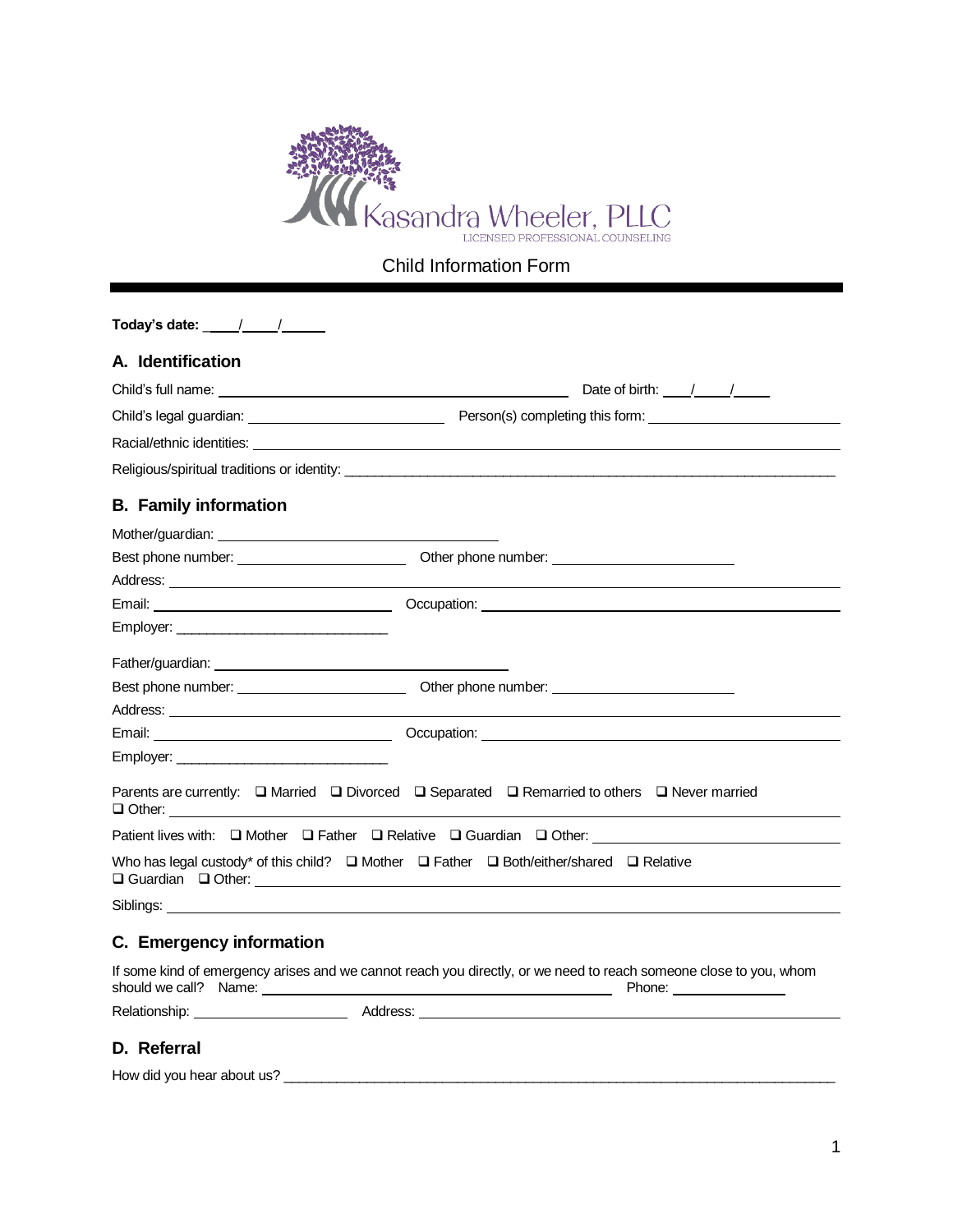# **E. Current problems or difficulties**

Please describe the main difficulties that led to your bringing this child to see me:

When did these problems start?

# **F. Education**

What year of school is your child currently in \_\_\_\_\_\_\_\_\_\_\_\_\_\_\_\_\_\_\_\_.

What is the name of your child's current school

## **G. Health and medical care**

- 1. How is your child's general level of health? ❑ Excellent ❑ Good ❑ Fair ❑ Poor
- 2. Pediatrician/PCP/Clinic/doctor's name:

Phone:

3. List all childhood illnesses, hospitalizations, medications, allergies, important injuries, surgeries, periods of loss of consciousness, convulsions/seizures, and other medical conditions.

| <b>Condition</b> | Age, or<br>from-and-to<br>ages | Treated by whom? Mark the<br>primary care provider (PCP)<br>with a star. | Effects/outcome |
|------------------|--------------------------------|--------------------------------------------------------------------------|-----------------|
|                  |                                |                                                                          |                 |
|                  |                                |                                                                          |                 |
|                  |                                |                                                                          |                 |
|                  |                                |                                                                          |                 |
|                  |                                |                                                                          |                 |

6. Has your child ever received inpatient or outpatient psychological, psychiatric, drug or alcohol treatment, medications or counseling services before? ❑ No ❑ Yes. If yes, please indicate:

| For what<br>(diagnoses)? | <b>From</b><br>(date) | To (date) | Name of doctor,<br>provider, or<br>agency and<br>location | What kind of<br>treatment? | With what results? |
|--------------------------|-----------------------|-----------|-----------------------------------------------------------|----------------------------|--------------------|
|                          |                       |           |                                                           |                            |                    |
|                          |                       |           |                                                           |                            |                    |
|                          |                       |           |                                                           |                            |                    |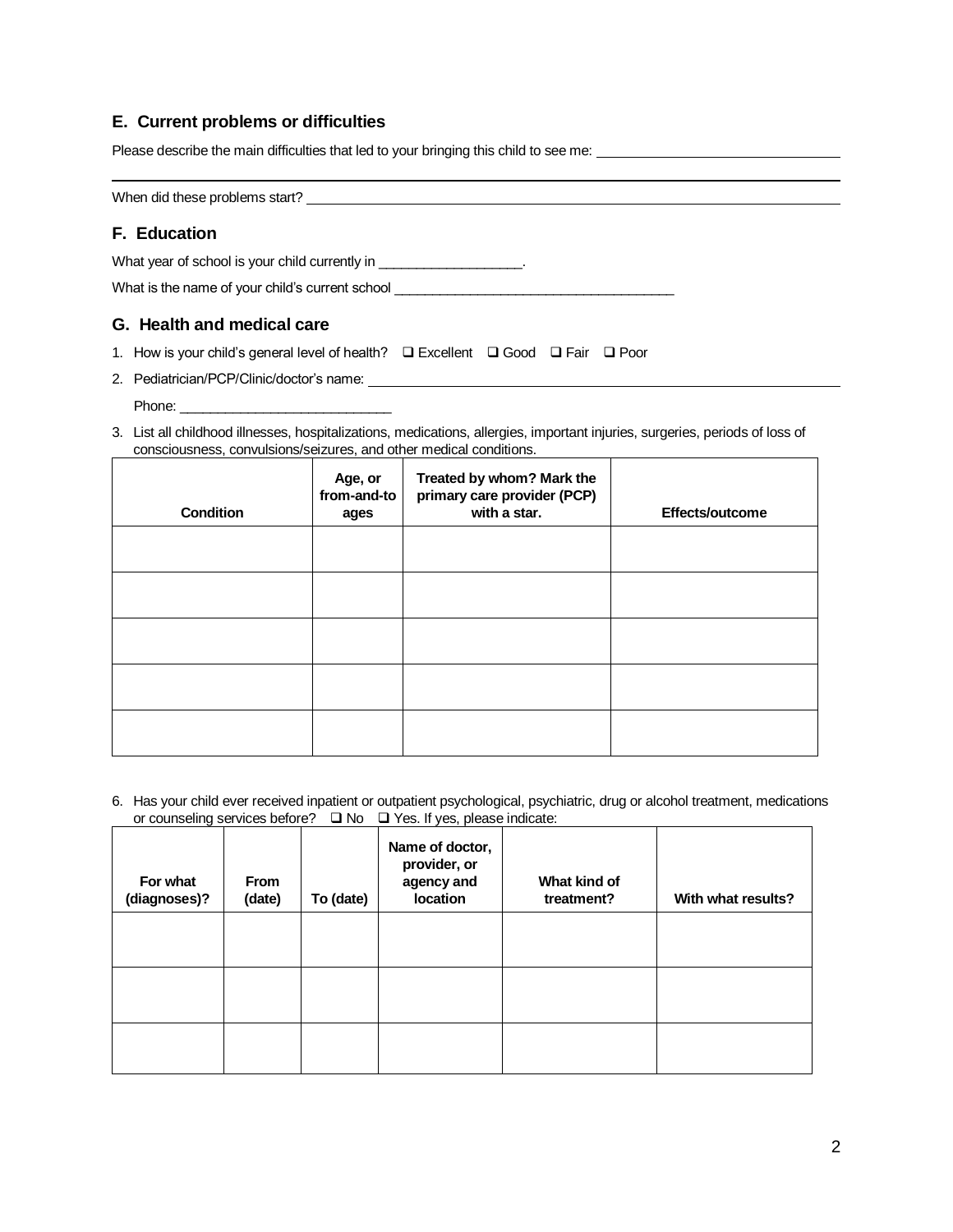| For what<br>(diagnoses)? | <b>From</b><br>(date) | To (date) | Name of doctor,<br>provider, or<br>agency and<br>location | What kind of<br>treatment? | With what results? |
|--------------------------|-----------------------|-----------|-----------------------------------------------------------|----------------------------|--------------------|
|                          |                       |           |                                                           |                            |                    |
|                          |                       |           |                                                           |                            |                    |
|                          |                       |           |                                                           |                            |                    |

#### 7. Has any other family member been hospitalized for a psychiatric, emotional, or substance use disorder? ❑ No ❑ Yes. If yes, please indicate:

| Name of family<br>member | For what<br>(diagnoses)? | What kind of<br>treatment? | <b>From</b><br>(date) | To<br>(date) | With what results? |
|--------------------------|--------------------------|----------------------------|-----------------------|--------------|--------------------|
|                          |                          |                            |                       |              |                    |
|                          |                          |                            |                       |              |                    |
|                          |                          |                            |                       |              |                    |

- 8. Describe any substance abuse or mental illness in family members (who, relationship, disorder, currently active?): \_\_
- 9. Has the child had any residential placements, institutional placements, or foster care? □ No □ Yes. If yes, please indicate:

| Age<br>entered | Age left | Program's name | <b>Reason for placement</b> | <b>Problems there</b> |
|----------------|----------|----------------|-----------------------------|-----------------------|
|                |          |                |                             |                       |

10. Other important family issues (losses, adoption, stepparents, other relatives):

## **H. Abuse history**

*Note:* If I suspect that there is or has been abuse, I have to report that. Please be aware of this as you answer the questions below, or leave them blank.

❑ This child was not abused in any way. ❑ This child may have been abused.